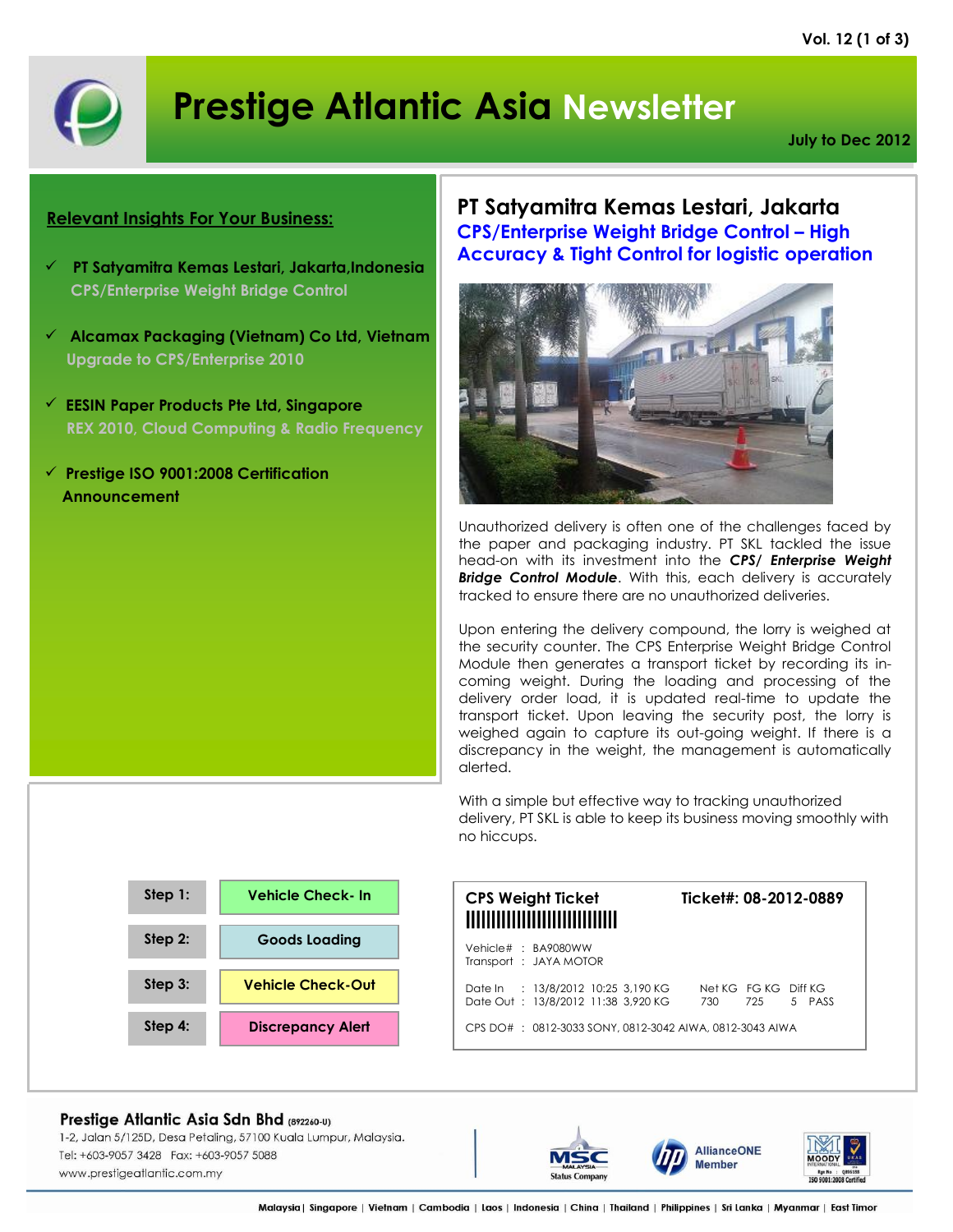### **Alcamax Packaging (Vietnam) Co Ltd, Vietnam Upgrade to CPS/Enterprise 2010**



Alcamax Packaging (Vietnam) is part of the Thai Container Group (TCG) today. But at the time it was part of the Golden Frontier Berhad (a Malaysia public-listed company), it has already installed the CPS/ Enterprise 2000 back then in 1996. When it was brought over by TCG, senior managers and IT professionals evaluated the CPS/ Enterprise and made a decision in June 2012 to upgrade it to the new *CPS Enterprise 2010* full package that is powered by the HP rp2430 enterprise server.

As Alcamax Packaging (Vietnam) continues to leverage on the solid benefits of the CPS/ Enterprise, it looks forward to continue to grow its business exponentially.

### **EE SIN Paper Products Pte Ltd, Singapore REX 2010, Cloud Computing & Radio Frequency for Warehouse & Logistic**

.

To understand the importance of a seamless business process, one does not have to look further than at EE Sin Paper Products. Having recently relocated its warehouse to a multi-storey warehouse that is fully equipped with wireless connection, EE Sin Paper Products stepped up its operations by making it web-based and wireless.

This new software allowed staff from logistics to receive packing list that is issued by the Customer Service department from the convenience of their mobile device. Having received the packing list, the logistics staff proceeds to immediately pick up the specific stock using a barcode scanner. During the scanning, the *REX 2010* will update real-time the delivery order and inventory. Upon picking, the logistics staff simply confirms this with a press of a button, and the delivery order is immediately printed at the loading bay. Powered reliably by HP rx2600 enterprise server and apache web serve, it is no wonder EE Sin Paper Product is always at the forefront of the industry.



**Improve Efficiency, Streamline Processes and Reduce Operating Cost**